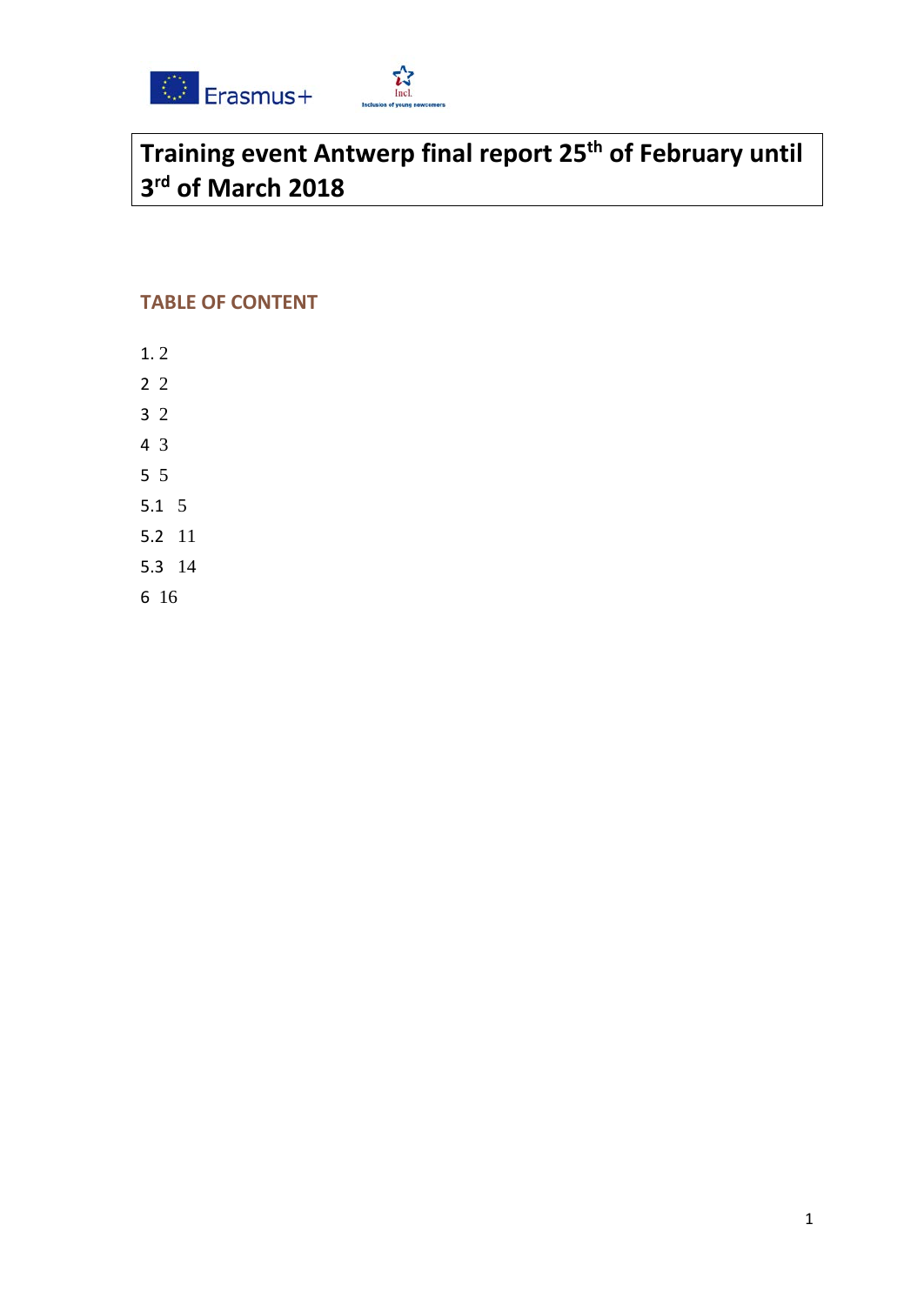



## <span id="page-1-0"></span>**1. Participants in the event**

#### **GO! Onderwijs van de Vlaamse Gemeenschap**

- − **Ann Sofie Viaene** pedagogical advisor language policy, multilingualism, CLIL and newcomers for secondary education
- − **Ann Ceulemans** follow up coach KTA2 Hasselt and teacher Dutch as a mother tongue in the  $5<sup>th</sup>$  and  $6<sup>th</sup>$  grade of secondary education
- − **Tina Peetermans** follow up coach KTA2 Hasselt and OKAN teacher
- **Betty Mommen** OKAN coordinator KA Hoboken (joining on Wednesday)
- − **Ann Cox** coordinator internationalization SGR1 (joining on Tuesday and Thursday)

#### **City of Helsingborg**

- − **Caroline Kinberg** coordinating teacher in Swedish as a second language
- − **Marlene Klit Welin** Student counsellor strategist
- − **Maja Jovanovic** Coordinator of language introduction. Språkintroduktion/Language introduction

#### **Kent County Council**

− **Ola Krawczak** – EAL coordinator St. John's Catholic Primary School Gravesend, Kent **Stedelijk Onderwijs Antwerpen**

- − **Laura Emery** PhD student sociology VUB
- − **Joris Verlinden** principal Stedelijk Lyceum Offerande
- − **Miek Gysen** OKAN coordinator Stedelijk Lyceum Lamorinière

## <span id="page-1-1"></span>**2 Basic content and methodology**

This training week focused on guidance. This theme was broadly interpreted. It is meant as a holistic process on different levels with different approaches: creating an inviting learning environment, study guidance, work guidance, social and emotional guidance, family guidance and leisure guidance to make implicit language learning possible.

To write this report, the training group combined two methods: GLL and SWOT. The GLL was mostly used for collecting objective observation material. The SWOT was used during daily report writing.

<span id="page-1-2"></span>

| $\overline{\phantom{a}}$ | <b>Program overview</b> |         |           |          |        |
|--------------------------|-------------------------|---------|-----------|----------|--------|
|                          |                         |         |           |          |        |
|                          |                         |         |           |          |        |
|                          | <b>Monday</b>           | Tuesday | Wednesday | Thursday | Friday |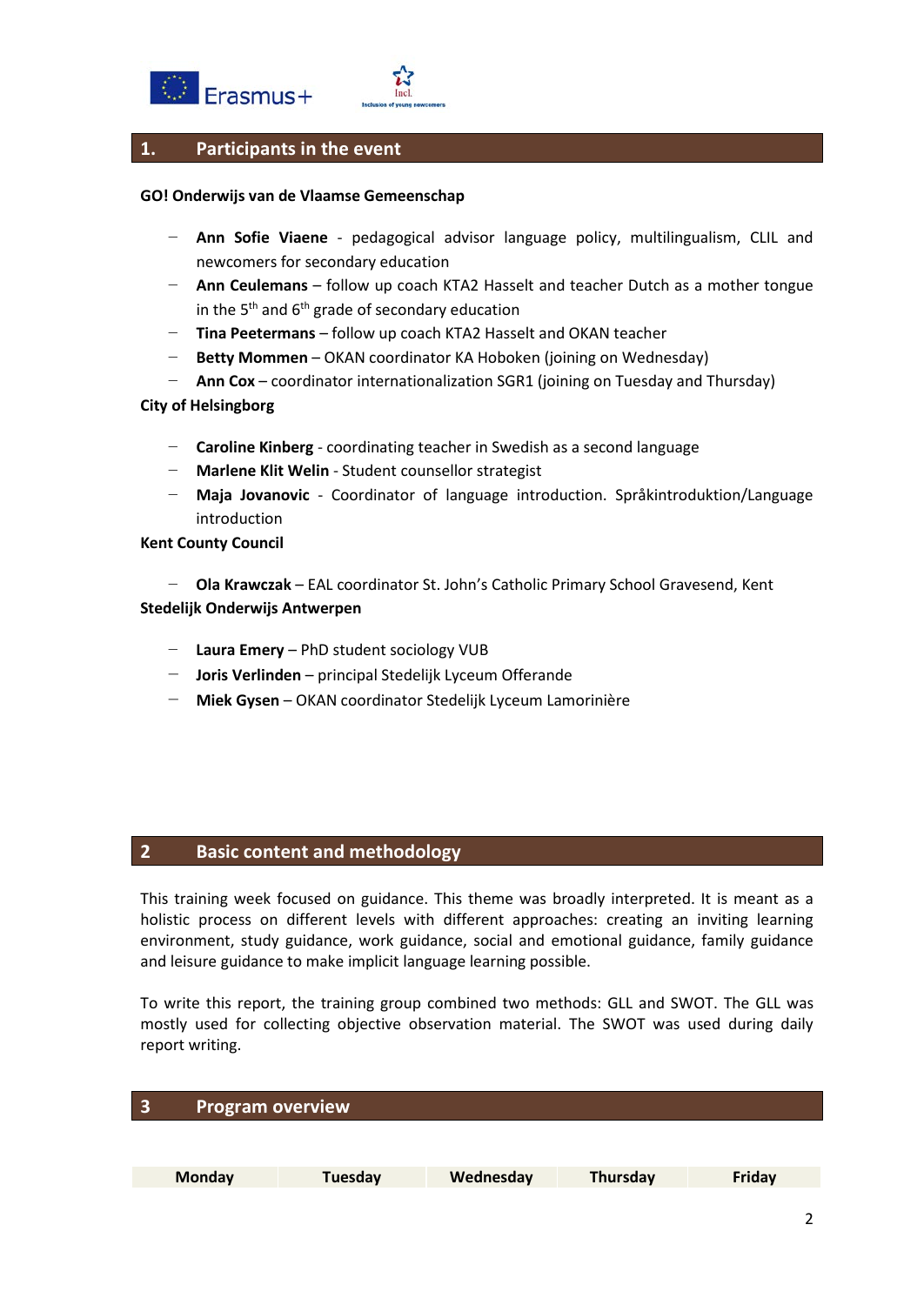



| of<br>rs | General<br>program<br>overview<br>A Flemish<br>system<br>for<br>guidance<br>newcome<br>rs, goals<br>and<br>approach,<br>methodol<br>ogies<br>Participati<br>on in<br>theatre<br>event for<br>young<br>newcome<br>(example<br>of leisure<br>guidance<br>on<br>Wednesd<br>ay) | $\overline{\phantom{0}}$ | Curant:<br>co-<br>housing<br>project<br>Standardiz<br>ed care<br>model<br>used by<br>schools<br>and CLB<br>Leisure<br>guidance<br>in OKAN<br>schools<br>and in<br>Atlas | Nodo+<br>method<br>ologies<br>for in-<br>class<br>teacher<br>training<br>Individu<br>al<br>learning<br>tracks<br>in<br>Stedelij<br>$\sf k$<br>Lyceum<br>Quellin<br>specific<br>teacher<br>training<br>progra<br>m<br>(tutorin<br>g, IKAN,<br>)<br>visit in<br>some<br>classes<br>of<br>Stedelij<br>$\sf k$<br>Lyceum<br>Quellin | $\qquad \qquad -$ | Academ<br>ic<br>researc<br>h on<br>OKAN:<br>Piet<br>Van<br>Averma<br>et en<br>Laura<br>Emery<br>Individu<br>al<br>progra<br>ms in<br>Spectru<br>mschoo<br>I<br>(schakel<br>klassen<br>learning<br>and<br>working<br><b>VDAB:</b><br>Grow to<br>work,<br>Duo for<br>a job | Overvie<br>w of<br>what a<br>follow<br>up<br>coach<br>does.<br>docume<br>nt study<br>finishing<br>report<br>writing |
|----------|-----------------------------------------------------------------------------------------------------------------------------------------------------------------------------------------------------------------------------------------------------------------------------|--------------------------|-------------------------------------------------------------------------------------------------------------------------------------------------------------------------|---------------------------------------------------------------------------------------------------------------------------------------------------------------------------------------------------------------------------------------------------------------------------------------------------------------------------------|-------------------|--------------------------------------------------------------------------------------------------------------------------------------------------------------------------------------------------------------------------------------------------------------------------|---------------------------------------------------------------------------------------------------------------------|

## <span id="page-2-0"></span>**4 General information on the Belgian school system**

The school system in Belgium is complicated due to the political situation. Three regional governments are responsible for organizing education. The education is organized in different networks: catholic, provincial, city council and Flemish community. In secondary education (from 12 to 18 years) pupils can choose different tracks: general education, technical education, arts education and vocational education. In every track a lot of options are offered. This makes it difficult for a newcomer to choose the best option. Pupils specialize early after the first two years of secondary education (A-stream or B-stream). In secondary education OKAN is mostly separated from regular education. In primary school (from 6 to 12 years) the integration in regular classes is quicker. There is no standardized approach to educate newcomers. There is a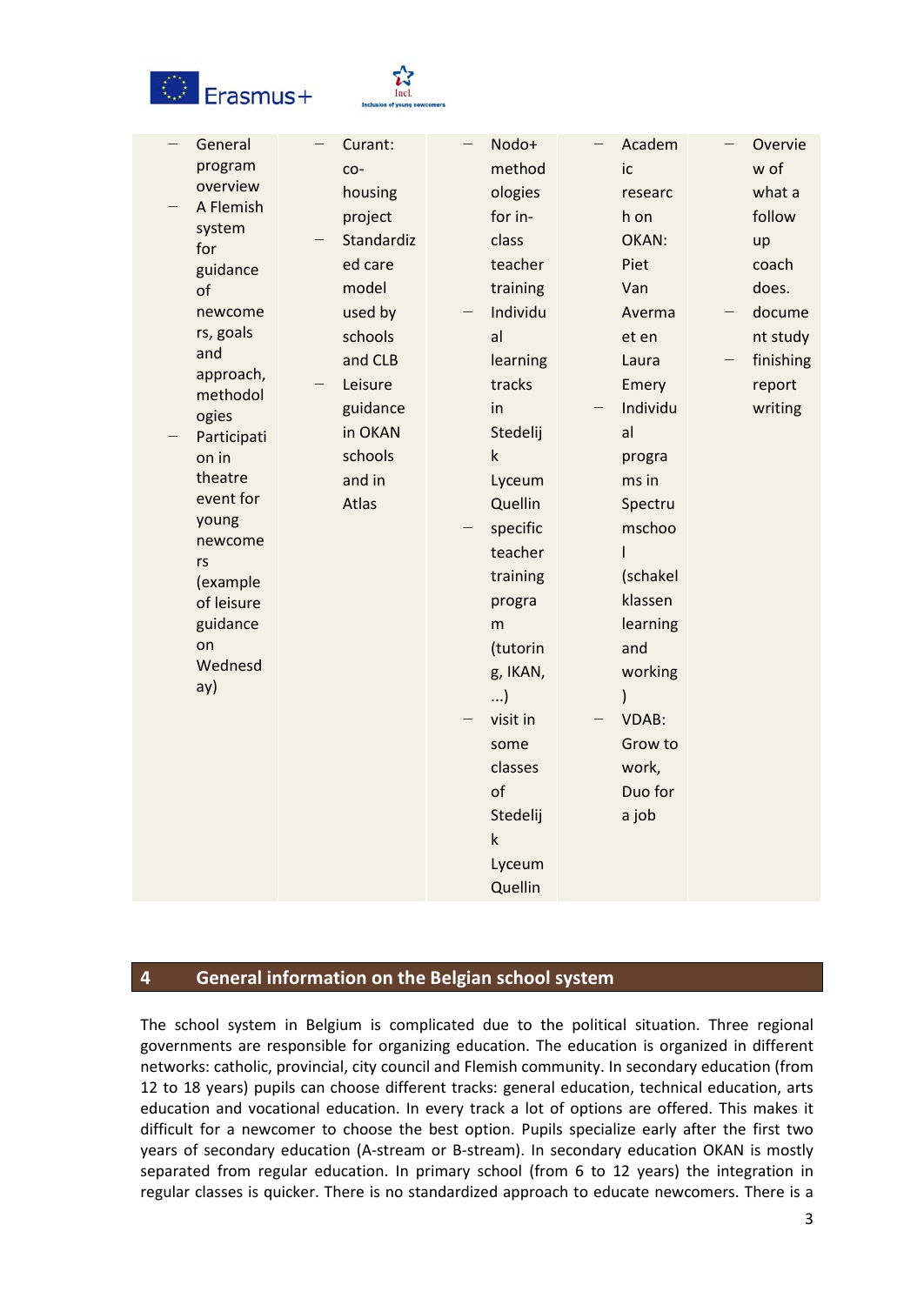



free choice how to organize education for newcomers. Free choice of school is also provided, although in some cities the choice is not completely free because of a registration procedure.

| <b>Strengths</b>                                                                 | Weaknesses                                                                                |
|----------------------------------------------------------------------------------|-------------------------------------------------------------------------------------------|
| Free choice of school, dependent on the<br>pedagogical project                   | Very difficult to choose a higher track than<br>your first choice; changing track upwards |
| Early choice of choosing a track: you can                                        | is very difficult                                                                         |
| specialize quite early. At the end you are                                       | Belgian school system is very complicated                                                 |
| very well prepared for further education or<br>work; good if you know what to do | for newcomers so choosing the right track<br>is also very complicated                     |
| Lifelong learning is possible within the                                         | No standardized approach for teaching                                                     |
| system, also for newcomers                                                       | newcomers                                                                                 |
|                                                                                  | Lack of financial support for the students,                                               |
|                                                                                  | some study options are very expensive                                                     |
|                                                                                  | (e.g. hairdressing)                                                                       |
| <b>Opportunities</b>                                                             | <b>Threats</b>                                                                            |
| You can always change, if you are willing to                                     | Because of the complex system and the                                                     |
| "loose" time, even in higher education                                           | lack of language support both in L1 and L2                                                |
| More standardized ways of teaching                                               | the newcomer cannot always meet his or                                                    |
| newcomers <sup>o</sup> quality of teaching could                                 | her potential                                                                             |
| improve                                                                          | Vicious cycle is created when parents                                                     |
| "This is how we do it", procedure for                                            | choose a school not because of the                                                        |
| teachers, students, politicians                                                  | pedagogical project but because of the                                                    |
|                                                                                  |                                                                                           |
| Students should be able to use all their                                         | reputation of the school                                                                  |

#### **Interesting to take back to our local context**

# **GO!**

- start up, increase or reinforce networking between pedagogical advisors on the national level (catholic, provincial, city council and Flemish community
- start up, increase or reinforce local networking on OKAN and follow-up coaching
- − create the opportunity to develop and share teaching and coaching materials together on a structural level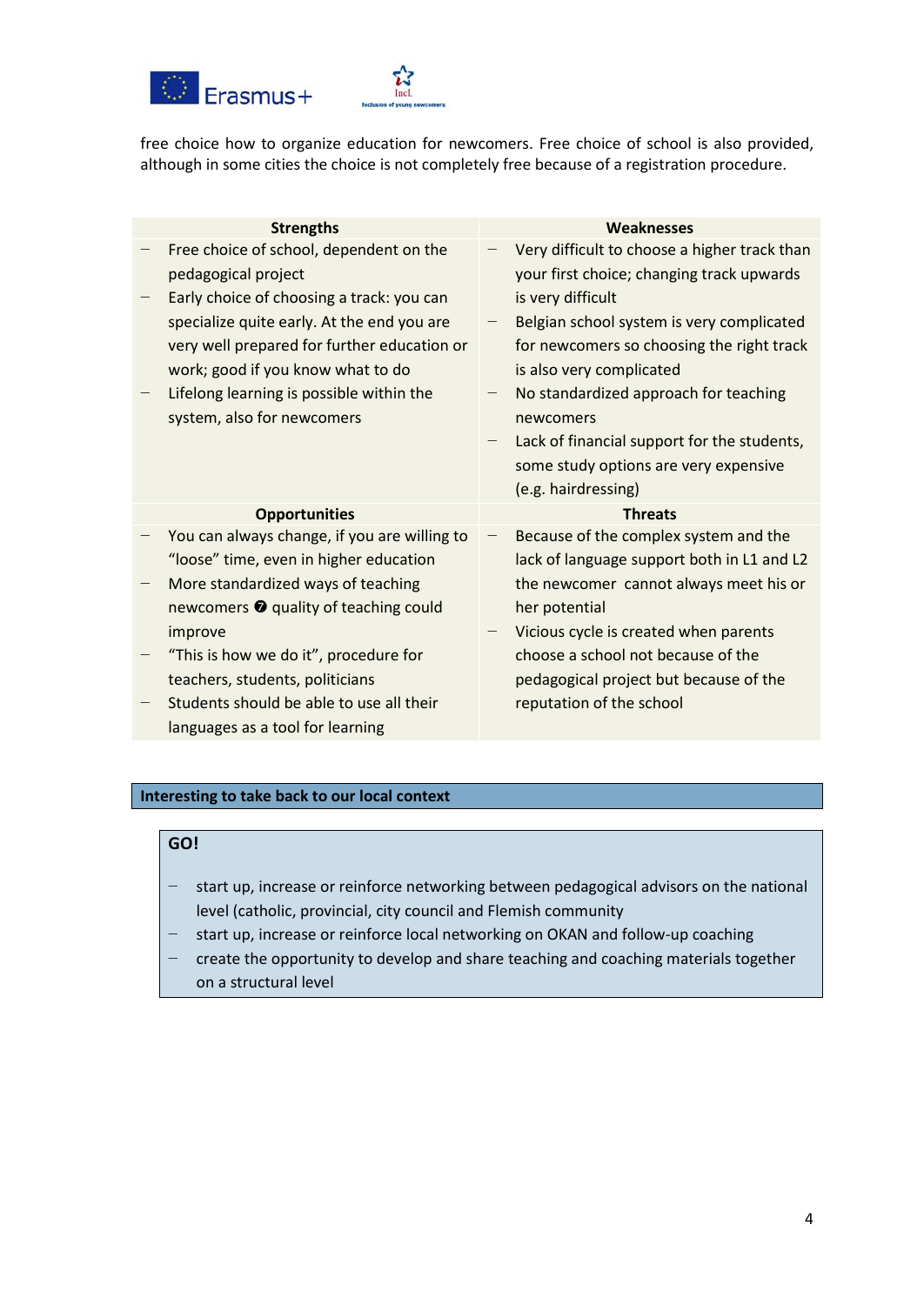



# <span id="page-4-0"></span>**5 Thematic SWOTs**

## <span id="page-4-1"></span>**5.1 School coaching as a part of a holistic approach**

## *5.1.1 Language coach, school coach, follow-up coach*

Since the schoolyear 2016-2017 the department of Education of the Flemish Government has set up an additional system to finance specialized coaches that work on different levels of guidance.

These Follow-up coaches have four main roles :

° working on socio-emotional guidance of newcomers (psychological support, special socio-emotional programs, leisure, housing, ...)

° informing and guiding newcomers and their parents in the process of choosing a new school and track.

° following the students after they have been registered in a new school.

° professionalization of teachers and school-teams in regular schools.

In some schools a follow-up coach combines all these roles. In other schools follow-up coaches specialize in one or two roles.

| <b>Strengths</b>                                                                 | <b>Weaknesses</b>                                                                |
|----------------------------------------------------------------------------------|----------------------------------------------------------------------------------|
| The means suit the needs (different<br>function in schools)                      | The connection between the coaches and<br>the regular teachers is poor, teachers |
| Focus on the language: creating a function<br>as a language coach sets status to | don't like to be told what to do or how to<br>do it differently                  |
| language, it is viewed as important (a<br>possible strength, a starting point)   | Job description of each type of coach is<br>unclear                              |
| Language coaches can help teachers                                               |                                                                                  |
| Central role of the coaches makes it                                             |                                                                                  |
| possible to connect in between schools,                                          |                                                                                  |
| possibility to network                                                           |                                                                                  |
| <b>Opportunities</b>                                                             | <b>Threats</b>                                                                   |
| Training for all language coaches so they                                        | The availability of the coaches could                                            |
| can meet the same standards in all the                                           | create the idea that the coaches do                                              |
| schools and help teachers with very                                              | everything and the teachers shouldn't be                                         |
| different problems and help them to                                              | doing anything; the coaches will address                                         |
| implement the language policy                                                    | the problems, not the teacher                                                    |
| Coaches should network even more, should                                         |                                                                                  |
| share their knowledge, their work, good                                          |                                                                                  |
| practices, peer observing <b>O</b> encourage                                     |                                                                                  |
| this, facilitate, in small steps                                                 |                                                                                  |
| Teaching language strategies should                                              |                                                                                  |
| become more common practice in the                                               |                                                                                  |
| mainstream classrooms; more inclusive                                            |                                                                                  |
| Raise awareness for "Taalgericht                                                 |                                                                                  |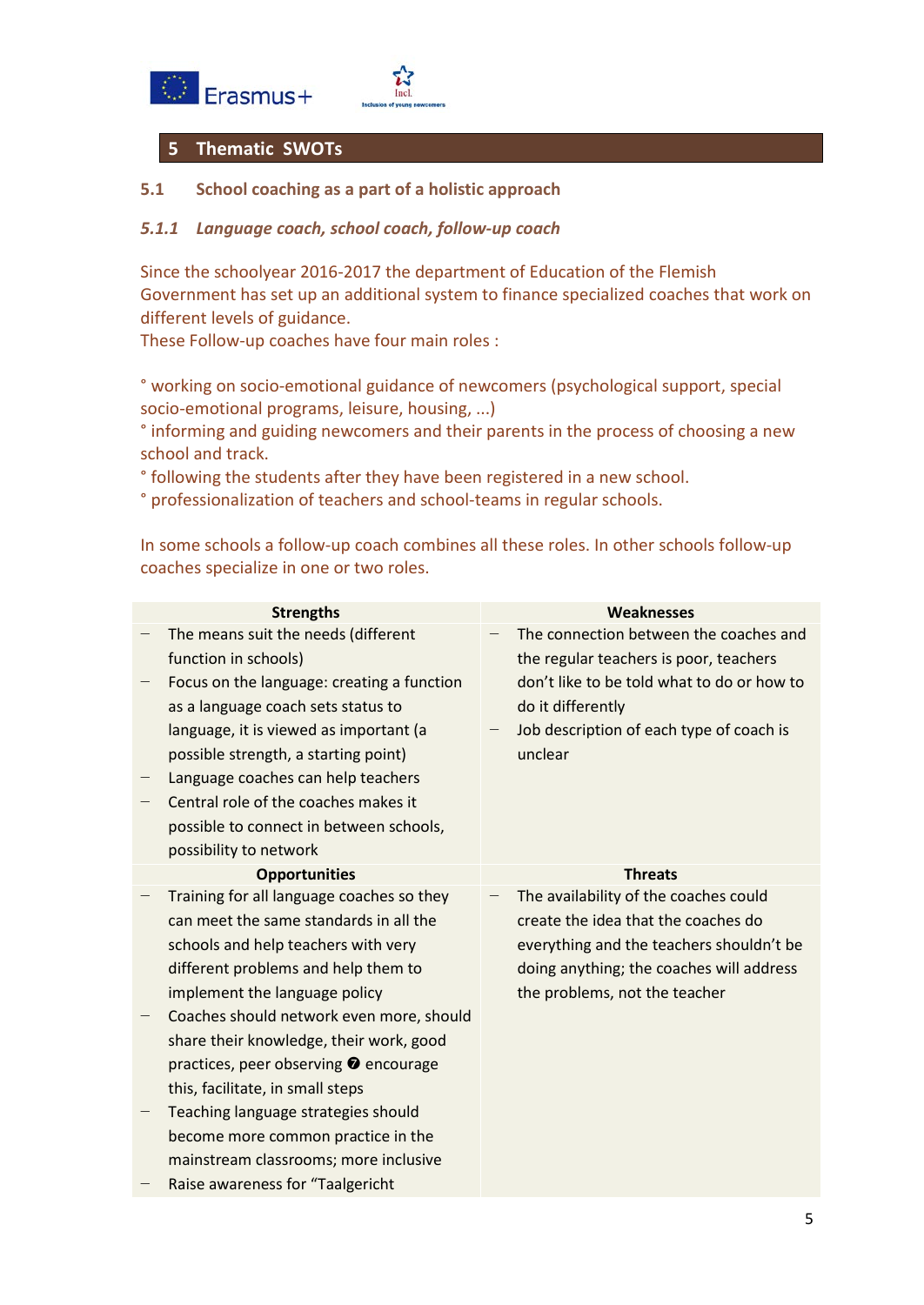



vakonderwijs"; content learning together with language learning

- − Good coaching needs good assessment material to be developed
- − Create a clear job description for the three types of coaches

#### **Interesting to take back to our local context about the coaching system:**

- **Helsingborg:** possibility to individual solutions for every student, the idea of following the student during the school career is very interesting
- **Kent County Council:** personal transition process, keep in touch with the pupils who change schools
- − **GO!:** exchange more information and expertise between the follow up coaches on a regional and national level

#### *5.1.2 Coaching in Marco Polo (Stedelijk Lyceum Offerande)*

The specific coaching-system in Stedelijk Lyceum Offerande focuses on all the aspects mentioned in 5.1.1

It is a very intensive coaching-model in which the holistic approach is fundamental.

| <b>Strengths</b>     |                                                                                                                                                                                                                                                                                                                                                                                                                                                                                                                                                                                                          | Weaknesses                                   |
|----------------------|----------------------------------------------------------------------------------------------------------------------------------------------------------------------------------------------------------------------------------------------------------------------------------------------------------------------------------------------------------------------------------------------------------------------------------------------------------------------------------------------------------------------------------------------------------------------------------------------------------|----------------------------------------------|
|                      |                                                                                                                                                                                                                                                                                                                                                                                                                                                                                                                                                                                                          | coaches do things they are not trained for   |
|                      |                                                                                                                                                                                                                                                                                                                                                                                                                                                                                                                                                                                                          | they provide help to get help, the coaches   |
|                      |                                                                                                                                                                                                                                                                                                                                                                                                                                                                                                                                                                                                          | should find external organizations for       |
|                      |                                                                                                                                                                                                                                                                                                                                                                                                                                                                                                                                                                                                          | extra help and that help is not always       |
|                      |                                                                                                                                                                                                                                                                                                                                                                                                                                                                                                                                                                                                          | immediately available                        |
|                      |                                                                                                                                                                                                                                                                                                                                                                                                                                                                                                                                                                                                          |                                              |
| <b>Opportunities</b> |                                                                                                                                                                                                                                                                                                                                                                                                                                                                                                                                                                                                          | <b>Threats</b>                               |
|                      |                                                                                                                                                                                                                                                                                                                                                                                                                                                                                                                                                                                                          | focus in schools should be education,        |
|                      |                                                                                                                                                                                                                                                                                                                                                                                                                                                                                                                                                                                                          | which is not the case if everything is dealt |
|                      |                                                                                                                                                                                                                                                                                                                                                                                                                                                                                                                                                                                                          | with at school                               |
|                      |                                                                                                                                                                                                                                                                                                                                                                                                                                                                                                                                                                                                          | hard to know your limits as a coach: a       |
|                      |                                                                                                                                                                                                                                                                                                                                                                                                                                                                                                                                                                                                          | clear job description; staff too dedicated,  |
|                      |                                                                                                                                                                                                                                                                                                                                                                                                                                                                                                                                                                                                          | work beyond their job description; if you    |
|                      |                                                                                                                                                                                                                                                                                                                                                                                                                                                                                                                                                                                                          | take on a lot of different things, you are   |
|                      |                                                                                                                                                                                                                                                                                                                                                                                                                                                                                                                                                                                                          | not doing the things you should be doing     |
|                      |                                                                                                                                                                                                                                                                                                                                                                                                                                                                                                                                                                                                          | the holistic approach takes away the         |
|                      |                                                                                                                                                                                                                                                                                                                                                                                                                                                                                                                                                                                                          | responsibility of the society                |
|                      | providing family guidance<br>focus on wellbeing, feeling safe,<br>understood<br>very dedicated staff<br>training for coaching techniques,<br>cooperative learning strategies<br>Introduce a psychologist, a social worker as<br>a permanent member of the school team<br>so problems could be tracked earlier<br>because students don't learn if they're not<br>feeling well, head is filled with other thing;<br>at school, the access is easier; it would also<br>decrease the workload of the teachers<br>who take all these different roles<br><b>Expand the training</b><br>A clear job description |                                              |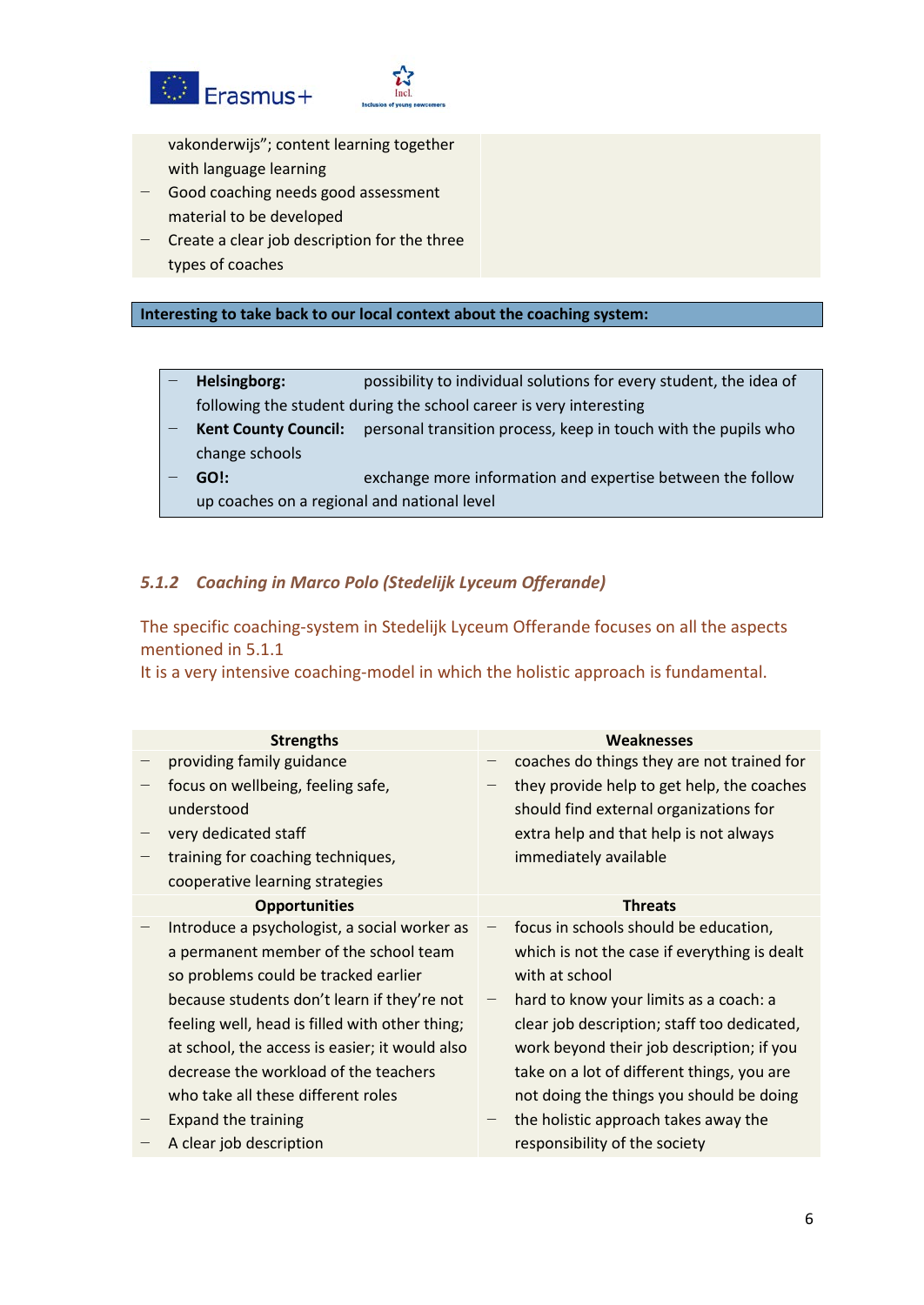



## **Interesting to take back to our local context about coaching in Marco Polo:**

- − **Helsingborg:** do we want this coaching in or outside the school? How could we do this in the students' strongest language?
- Kent County Council: taking in the aspect of family learning
- − **GO!:** taking a holistic approach towards the newcomer, especially the
	- newcomers who are here with their families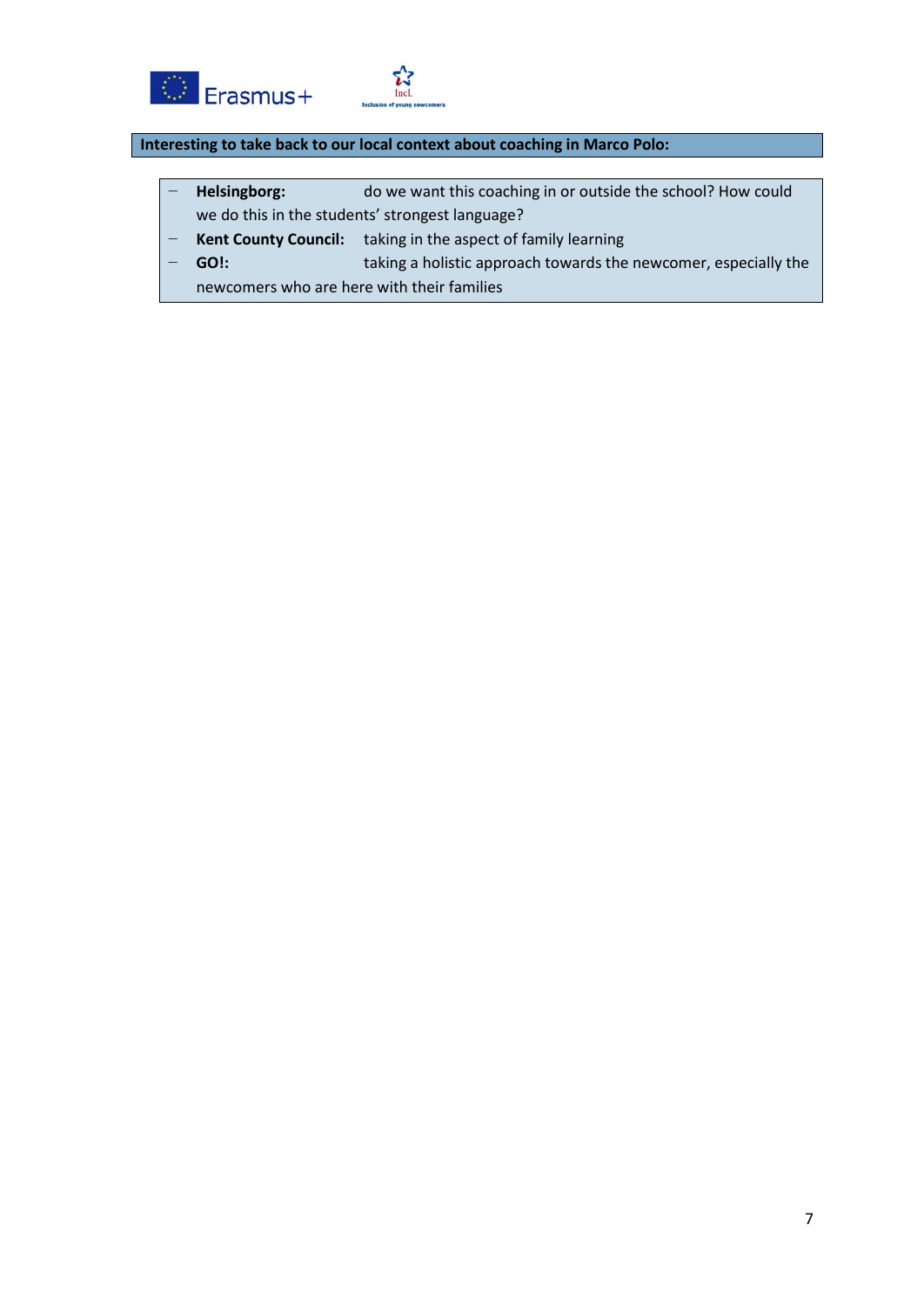



# *5.1.3 Standardized care model used by schools and CLB*

Since the schoolyear 2017 - 2018 a standardized care-model has been introduced in Flemish education.

The main goal is to standardize and professionalize the care-model in all the schools by putting a lot of responsibility inside the schools. It makes care an inclusive part of the pedagogical project of a school.

The model has been put into practice in OKAN-schools as well.

Starting from this model a lot of partnerships have been set up that support schools in guiding their newcomers. Other organizations focus on professionalization of teachers and school teams in how to work with newcomers from a care perspective.

|                                                                                                                                           | Weaknesses                                                                    |
|-------------------------------------------------------------------------------------------------------------------------------------------|-------------------------------------------------------------------------------|
| <b>Strengths</b>                                                                                                                          |                                                                               |
| the model is developed and used by the<br>entire school team                                                                              | many teachers are not reinforced yet and<br>don't know how to deal with these |
| the school is a safe environment where the                                                                                                | situations                                                                    |
| pupils like to come so it makes working on                                                                                                | it brings more work and more                                                  |
| the problem easier (3 out of 4 phases you<br>are still working inside the school)                                                         | responsibility to the schools                                                 |
| shared responsibility                                                                                                                     |                                                                               |
| <b>Opportunities</b>                                                                                                                      | <b>Threats</b>                                                                |
| use of more languages (all the languages<br>the student has) when the situation is<br>suited in the 4 phases (e.g. Mindspring<br>program) | The model is good but the financial<br>background is not up to speed yet      |



**Interesting to take back to our local context about standardized model of care:**

- **Helsingborg:** comparing this model to models that exist already and leave it to open discussion with colleagues
- Kent County Council: comparing this model to models that exist already and leave it to open discussion with colleagues
- **GO!:** promoting the care model to all teachers, introduce it in every professionalization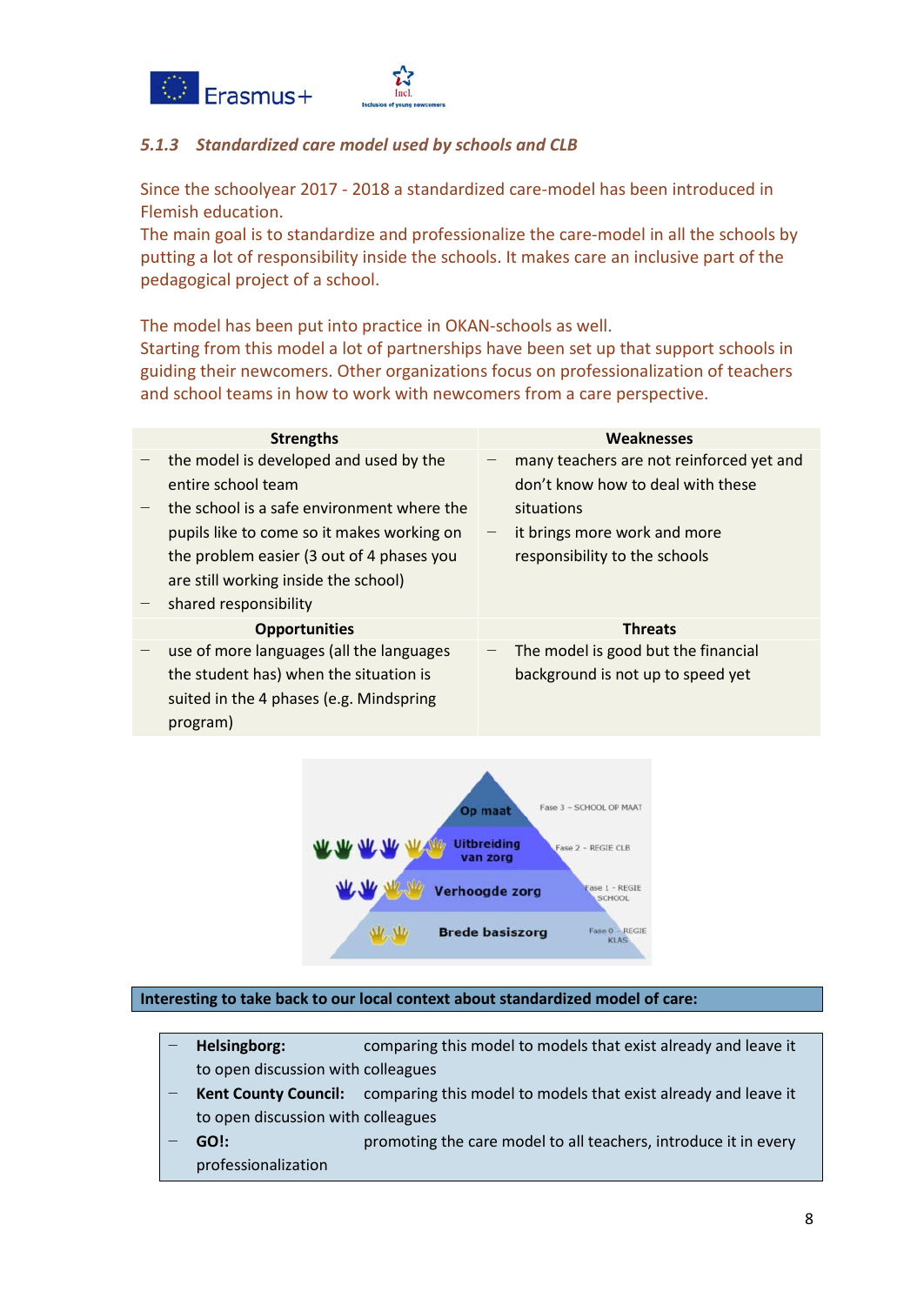

# *5.1.4 Procedures of Nodo+: Language experts training language coaches training teachers who can inspire other teachers (Serge, Eefke and Sandra)*

NOdO+ is an in-class teacher training program that has been developed by the Belgian Employment Office (VDAB).

It is a very intensive coaching program in which specialized language coaches support teachers in working with students or pupils with a low language background. It has mainly two goals :

- reinforcing the teachers in using language training techniques in their subject-classes.

- reinforcing students by setting out individual remedial teaching goals and programs.

| <b>Strengths</b>                            |                          | Weaknesses                               |
|---------------------------------------------|--------------------------|------------------------------------------|
| Good structure of the program               |                          | Depending on teachers finding it useful  |
| Bottom up                                   |                          | Bottom up, freedom of choice             |
| Very easy to understand, to get started, it | $\qquad \qquad -$        | Without follow up, it is not working     |
| is accessible to use                        |                          | Coach has fixed hours, but the teacher   |
| It's about putting theory into practice     |                          | doesn't                                  |
| Not all teachers are obliged to do nodo+    |                          | Not all teachers are obliged to do nodo+ |
| It raises awareness of the need of          |                          |                                          |
| implementing language learning              |                          |                                          |
| techniques in mainstream teaching           |                          |                                          |
| Trained teachers will never forget what     |                          |                                          |
| they have learned                           |                          |                                          |
| <b>Opportunities</b>                        |                          | <b>Threats</b>                           |
| Introduce language learning techniques in   | $\overline{\phantom{m}}$ | time consuming program                   |
| teacher training, taalgericht vakonderwijs; |                          | too package minded                       |
| break up the program (use separate          |                          | it is a slow program                     |
| techniques and strategies as well and       |                          |                                          |
| adapt it to the lesson content)             |                          |                                          |
| Create consistency in distributing hours:   |                          |                                          |
| investment and output should be equal for   |                          |                                          |
| all participants in the program             |                          |                                          |

#### **Interesting to take back to our local context about organizing NODO+:**

| Helsingborg:                                                               | taking the model home and compare it to existing models and   |  |  |  |  |
|----------------------------------------------------------------------------|---------------------------------------------------------------|--|--|--|--|
| then bring the several experts from all partners in the project on similar |                                                               |  |  |  |  |
| models together (idea to take with us to the end conference)               |                                                               |  |  |  |  |
| <b>Kent County Council:</b>                                                | try to raise awareness on the importance of language goals in |  |  |  |  |
| mainstream teaching                                                        |                                                               |  |  |  |  |
| GO!:                                                                       | introducing more train the trainer programs for language      |  |  |  |  |
| strategies                                                                 |                                                               |  |  |  |  |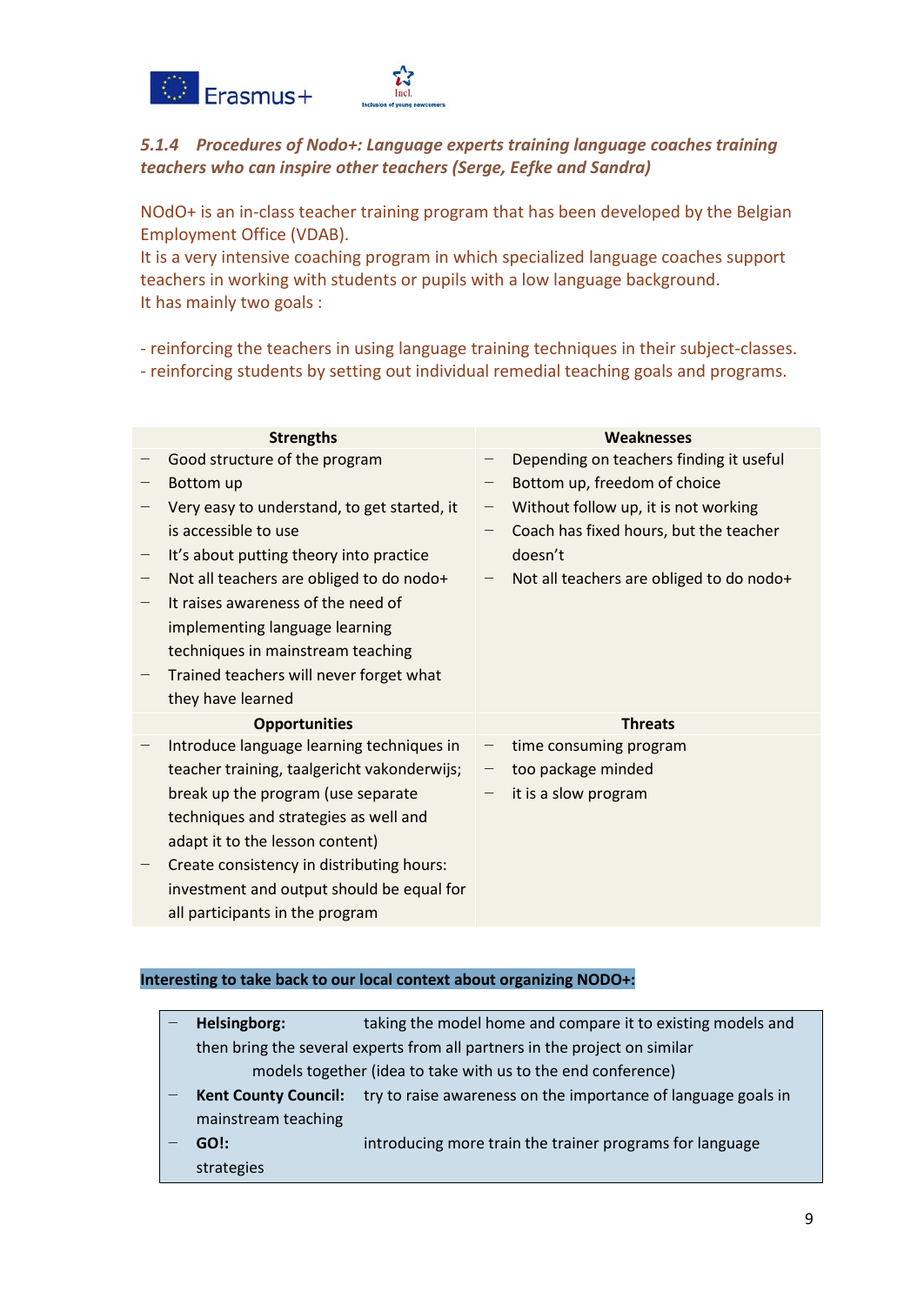



# *5.1.5 Content of Nodo+: taalgericht vakonderwijs, active learning*

| <b>Strengths</b>                                                                                                                                                                                                                                                                                                                           | Weaknesses                                                                 |
|--------------------------------------------------------------------------------------------------------------------------------------------------------------------------------------------------------------------------------------------------------------------------------------------------------------------------------------------|----------------------------------------------------------------------------|
| it works for all students                                                                                                                                                                                                                                                                                                                  | progress is not measurable                                                 |
| it is about being a good teacher, creating<br>the right conditions for being a good<br>teacher<br>clear phases: it obliges teachers to go back                                                                                                                                                                                             | very concentrated on Dutch, not a lot of<br>attention on the mother tongue |
| to basics<br>it is a good tool for reflection on your own<br>work as a teacher<br>short term successes possible for the<br>students and the teachers                                                                                                                                                                                       |                                                                            |
|                                                                                                                                                                                                                                                                                                                                            |                                                                            |
| <b>Opportunities</b>                                                                                                                                                                                                                                                                                                                       | <b>Threats</b>                                                             |
| integrate the use of the mother tongue or<br>the strongest language; how to use mother<br>tongue could be a specific focus in this<br>method; see it from a multilingual<br>perspective<br>subject and language teachers working<br>together relieves the workload and works<br>on mutual understanding, teachers learn<br>from each other | balance between subject goals and<br>language goals                        |

#### **Interesting to take back to our local context about content NODO+:**

| taking the structure back home<br><b>Kent County Council:</b>         |  |
|-----------------------------------------------------------------------|--|
|                                                                       |  |
| introducing a working tool to assess your own lesson plans as<br>GO!: |  |
| being language sensitive                                              |  |

# *5.1.6 Transition documents (no SWOT)*

There was a brief study of some documents used in Antwerp in the transition process:

- general transition document used when a student moves to another school.
- language level transition tools
- mathematics level transition tools
- Computer skills transition tools
- vocational skills transition tools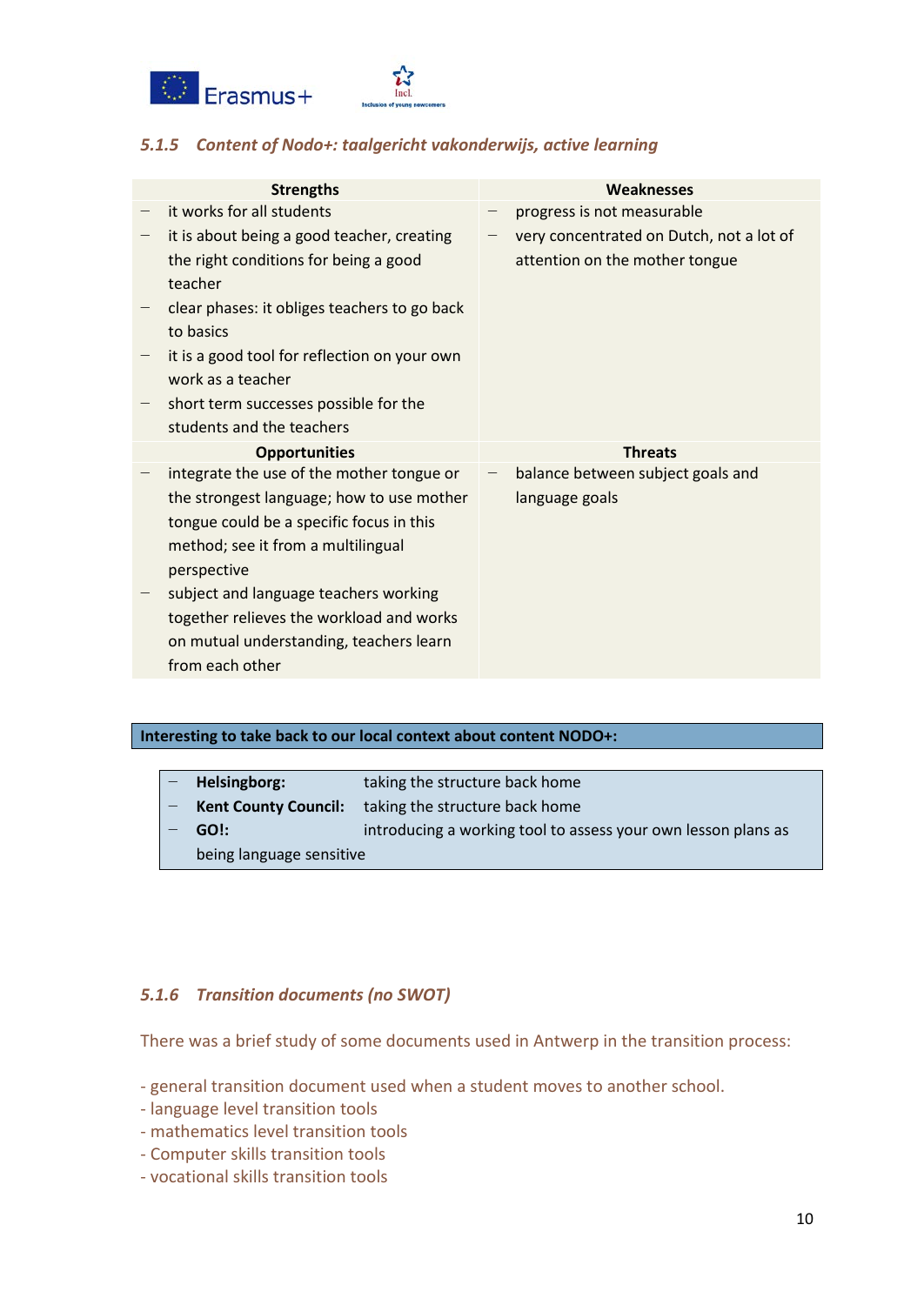



| Helsingborg:                | takes the general recommendations home (see above) and                   |
|-----------------------------|--------------------------------------------------------------------------|
| discuss                     |                                                                          |
| <b>Kent County Council:</b> | takes the general recommendations home (see above) and                   |
| discuss                     |                                                                          |
| GO!:                        | math report card could be an inspiration, takes the general              |
|                             | recommendations home (see above) and discuss, will do the effort to work |
|                             |                                                                          |

<span id="page-10-0"></span>together on standardizing transition documents

## **5.2 Life coaching as a part of a holistic approach**

# *5.2.1 Curant (co-housing project for non-accompanied minors with Belgian buddies one-to-one or two-to-two) coaching in living alone*

The CURANT program is a program developed by the city of Antwerp. Young newcomers (18 - 20 years old) without a family are living together with a young Belgian Buddy in cheap, but comfortable houses and apartments. Assistants guide both the newcomers and their buddies.

| <b>Strengths</b>                         | Weaknesses                                      |
|------------------------------------------|-------------------------------------------------|
| Learning Dutch in a safe environment     | case management is difficult (sometimes         |
| Procedure to enter the program is easy   | many people do the same job)                    |
| Criteria for participants are very clear | difficult to find volunteers                    |
| The house is really a home, warm and     | difficult to find houses (the houses have to    |
| welcoming                                | be adapted to situation and some landlords      |
| Good screening enables good              | are sceptical)                                  |
| relationships                            | very expensive                                  |
| Strong follow up of program              | the youngsters who need it the most cannot      |
|                                          | enter the program because pairing them up       |
|                                          | is almost impossible                            |
| <b>Opportunities</b>                     | <b>Threats</b>                                  |
| Learning Dutch in a safe environment     | after the project is might be difficult to find |
| Perhaps look into criminal record before | another place to live                           |
| minor turns 18                           | criminal record is cleared when the minor       |
|                                          |                                                 |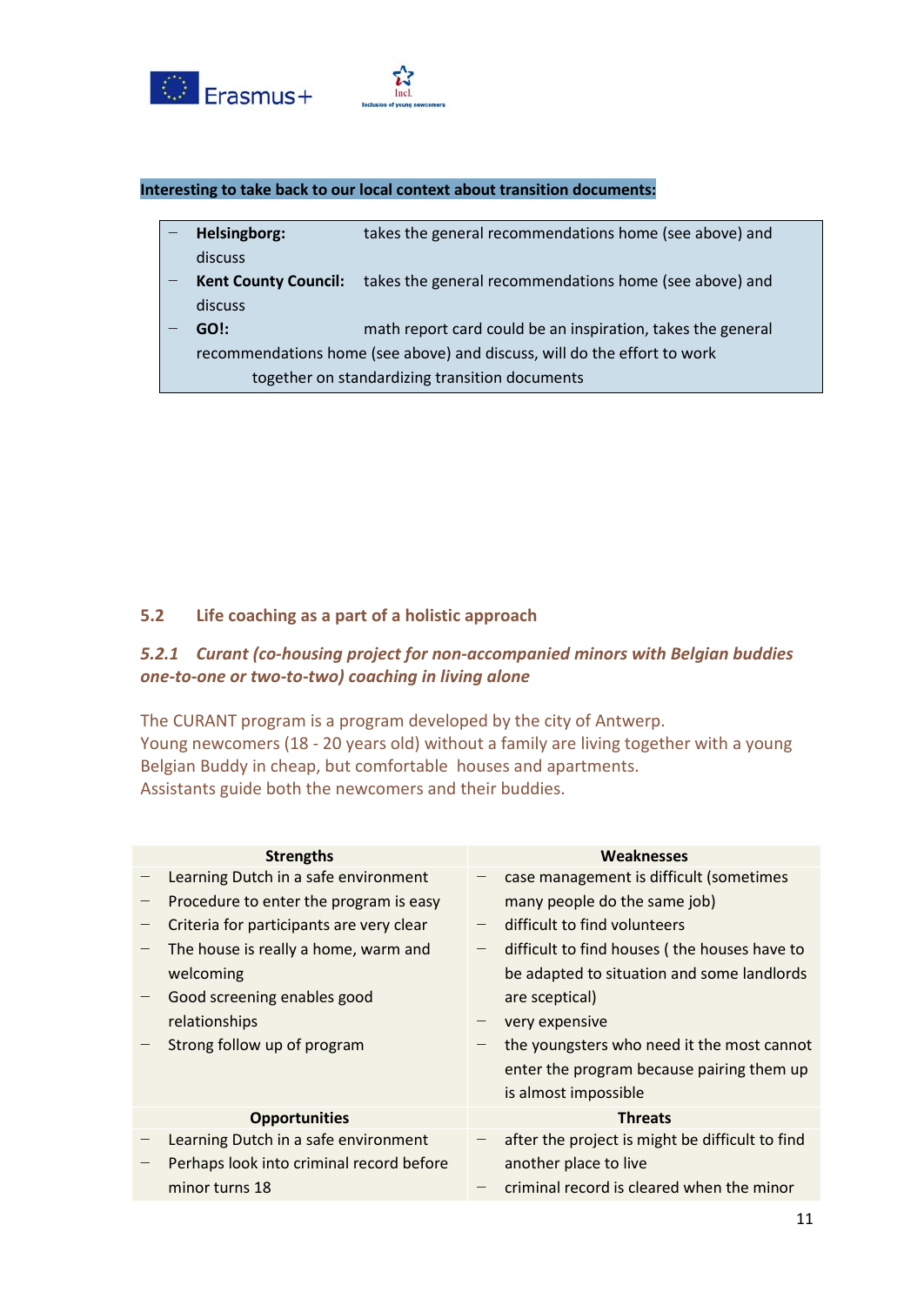



- − Use more translations to make sure that the information comes through
- − If a minor has participated in this project, the minor can become a buddy in later life

becomes 18

− cultural backgrounds can cause misunderstandings for example sexuality

#### **Interesting to take back to our local context about CURANT :**

− **GO!:** think about pairing up newcomers with regular students, think about installing a buddy system, set up a screening test for pairing up, take the information from Kent 'young interpreters' with us; the project itself is utopia

# *5.2.2 Social-emotional guidance in leisure and activities (Atlas and follow up coaches of Marco Polo and Lamorinière)*

presentation of the leisure guidance in two OKAN-schools.

Both schools invest some hours in teachers that are responsible for developing a broad leisure model that aims to integrate newcomers into regular leisure activities as soon as possible.

| <b>Strengths</b>                               |                          | Weaknesses                                |
|------------------------------------------------|--------------------------|-------------------------------------------|
| It helps students to fill their free time with | $\overline{\phantom{0}}$ | Mostly it's boys participating            |
| things that help them acquire more             |                          | Capacity is sometimes not enough, so some |
| language and to get integrated                 |                          | student are left out                      |
| They get to know more Belgians (get            |                          |                                           |
| integrated)                                    |                          |                                           |
| Promoting citizenship, they can do             |                          |                                           |
| something for the community                    |                          |                                           |
| They are encouraged to take                    |                          |                                           |
| responsibility for filling their free time     |                          |                                           |
|                                                |                          |                                           |
| <b>Opportunities</b>                           |                          | <b>Threats</b>                            |
| They discover their talents                    |                          | If the financial means stop the whole     |
| Girls should be actively encouraged to         |                          | project will fade away                    |
| participate in these activities                |                          | Sustainability of the whole project       |
| Take steps to reach the goal                   |                          |                                           |
| Promoting equality                             |                          |                                           |
| Encourage and involve the parents in the       |                          |                                           |
| whole process                                  |                          |                                           |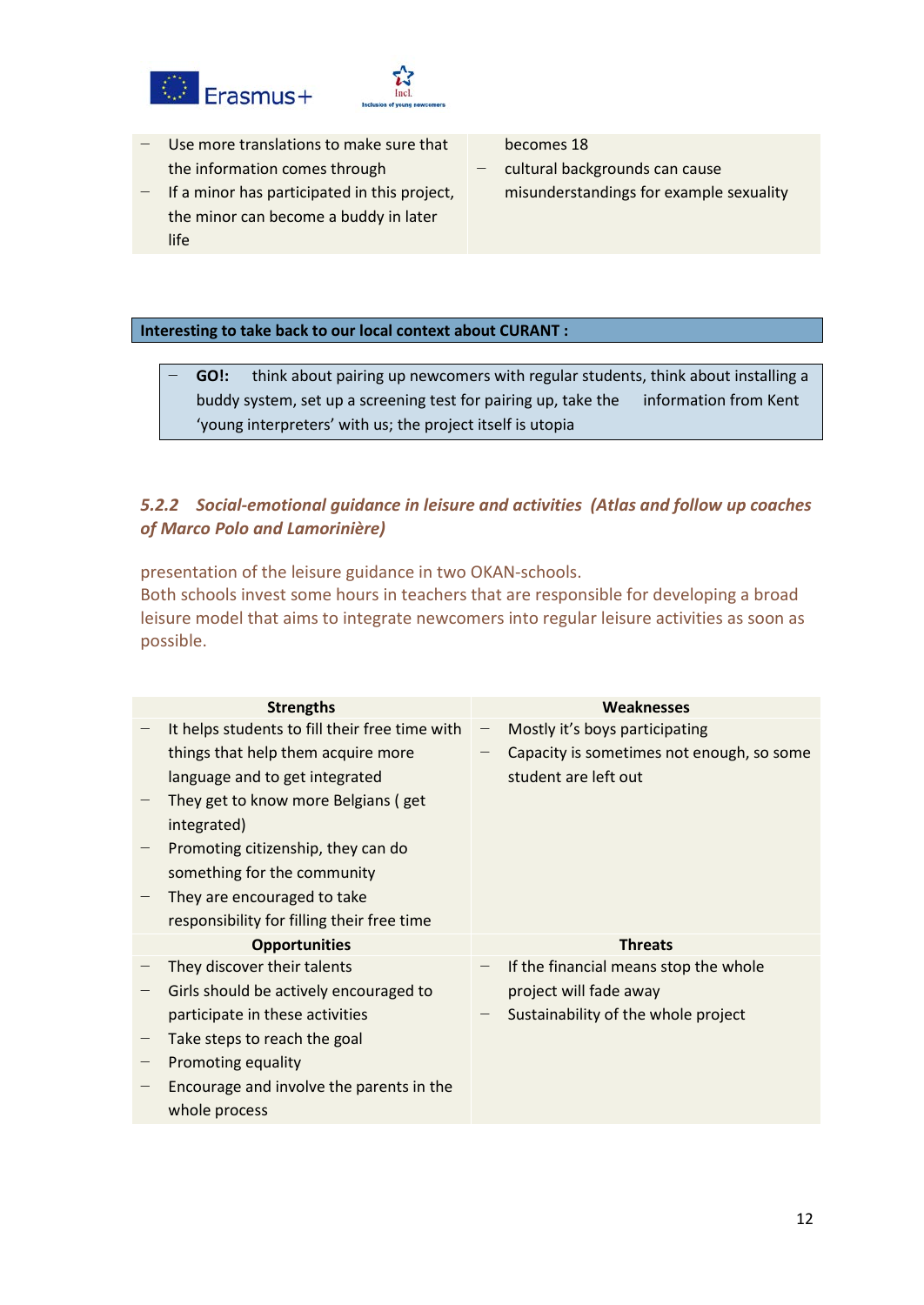



#### **Interesting to take back to our local context about guidance in leisure:**

- **Helsingborg:** idea of a second hand shop and the respectful way it is organized (possibilities of "Marco Polo money")
- Kent County Council: share it with social workers and compare if they already have a similar project on integration through leisure activities.
- **GO!: idea of a second hand shop that is more inclusive (more** organised like a shop also for regular students)

# *5.2.3 VDAB programs Grow to work (18+ students who are still in OKAN) Ready to work (no more in the school system) Duo for a job*

Grow to work is a program that has been developed by the Belgian Employment Office (VDAB) and that focuses on transition from OKAN to work by organizing transition classes for 18-year old newcomers.

In these classes focus is on training working attitude, getting to know employment possibilities, information about juridical aspects, specific vocational training, ... The main goal of the project is to support a certain group of newcomers in finding a job more easily.

| <b>Strengths</b>                             | Weaknesses                                   |
|----------------------------------------------|----------------------------------------------|
| 10 days' information sessions raise          | Looking for youngsters is a very difficult   |
| awareness amongst students of their          | process and very time consuming              |
| opportunities (G2W)                          | Duo for work only available for              |
| Opportunities for 18+ youngsters who were    | newcomers who speak Dutch, English or        |
| out of the school system (R2W)               | French                                       |
| VDAB actively searches the youngsters        | VDAB creates partnerships with the           |
| The projects ensure a certificate            | private sector and the newcomers are         |
| Newcomers are a target group                 | only taught very specific skills linked to a |
| ARKTOS helps the newcomers to make baby      | certain job or company                       |
| steps in their career and inform the         |                                              |
| newcomers about the social context of work   |                                              |
| Pairing up newcomers with experienced        |                                              |
| mentors; expertise is put to good use        |                                              |
| VDAB create partnerships with the private    |                                              |
| sector                                       |                                              |
| <b>Opportunities</b>                         | <b>Threats</b>                               |
| Raise awareness for newcomers within all     | The youngsters need to be in the VDAB        |
| the services of the VDAB                     | system to be traced and helped; if           |
| Duo for a job could also work for older      | you're not, they can't benefit from the      |
| employees that are not volunteers, but are   | <b>VDAB</b> services                         |
| still working                                | Doing this job is a challenge, you need to   |
| Duo for a job: create a language match and a | be very patient as a job counselor           |
|                                              |                                              |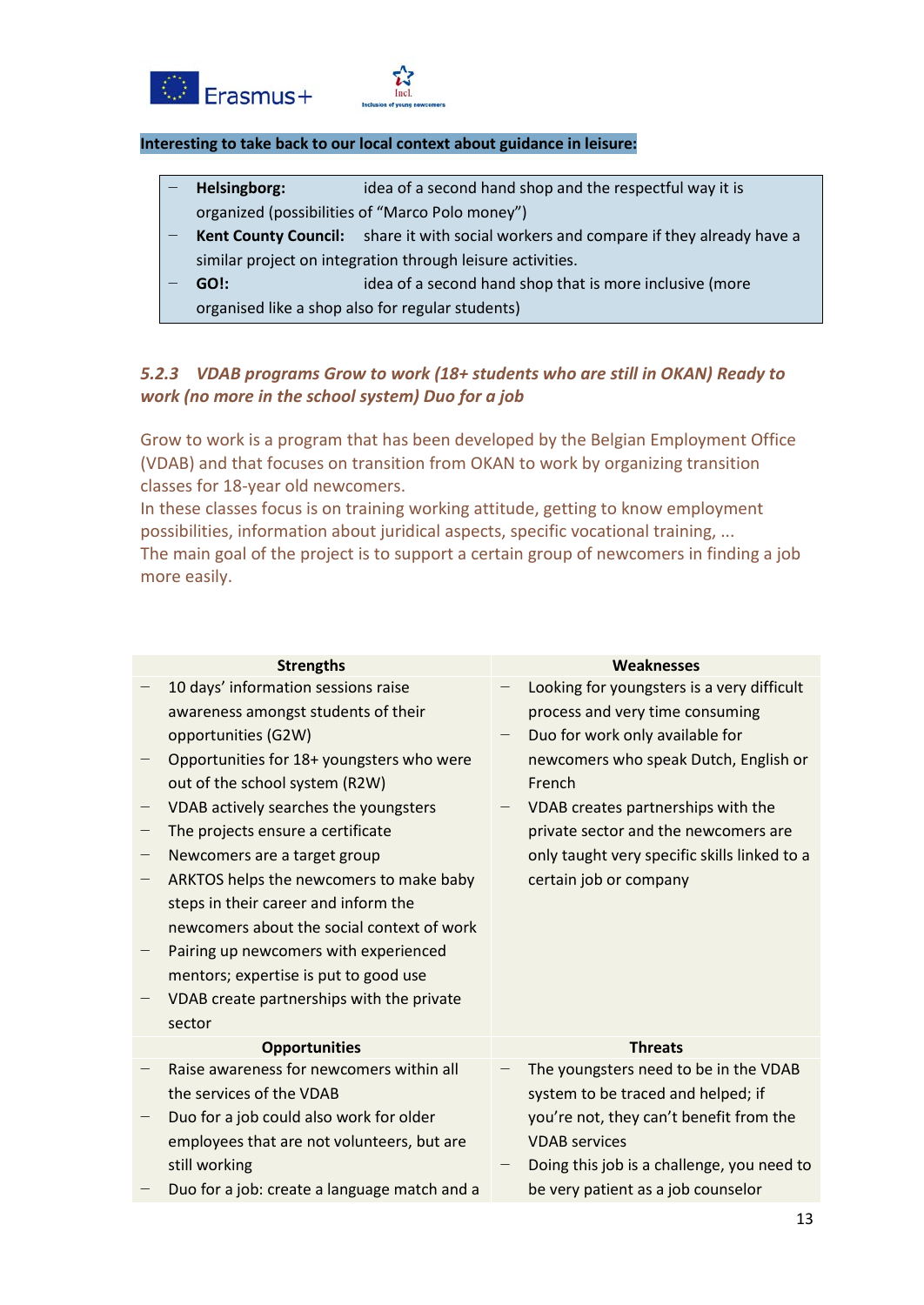



- role model, especially for the "knelpuntberoepen"
- − VDAB could create even more partnerships with the private sector
- − Within VDAB there is a need for more awareness in handling newcomers; it is a good concept, but a lot needs to be done

#### **Interesting to take back to our local context about VDAB programs:**

<span id="page-13-0"></span>

| - Helsingborg: | Close collaboration between schools and employment offices.      |
|----------------|------------------------------------------------------------------|
|                | <b>Kent County Council:</b> Share the programme with colleagues. |
| $-$ GO!:       | Try to make these services more known.                           |

## **5.3 Individual programs within OKAN**

# *5.3.1 Quellin: doorstroomklassen (Jill)*

Stedelijk Lyceum Quellin is a secondary school that mainly organizes general tracks. Because the Flemish "OKAN-education is a rather exclusive system, Stedelijk Lyceum Quellin has set up a series of initiatives that speed up the process of integration of newcomers in regular education.

| <b>Strengths</b>                             |                          | Weaknesses                                |
|----------------------------------------------|--------------------------|-------------------------------------------|
| Preteaching enables the students to access   | $\overline{\phantom{m}}$ | Difficult to organize                     |
| the mainstream lessons                       |                          | Stressful for the pupils in the beginning |
| Not a lot of retention because of the        |                          | Individual programs don't work for        |
| individual programs                          |                          | illiterate students                       |
| Talents are taken into accounts, sense of    | $\overline{\phantom{m}}$ | The context of OKAN school combined       |
| achievement is created, also increases self- |                          | with regular education is a condition to  |
| esteem of the student                        |                          | put a program like that into action       |
| Inclusion into regular education             |                          | Focus on the stronger students, so        |
|                                              |                          | actually an exclusive model               |
| <b>Opportunities</b>                         |                          | <b>Threats</b>                            |
| Digital preteaching, on a blog for all       |                          | Without intensive coaching this program   |
| students (small steps, Facebook sending      |                          | doesn't work                              |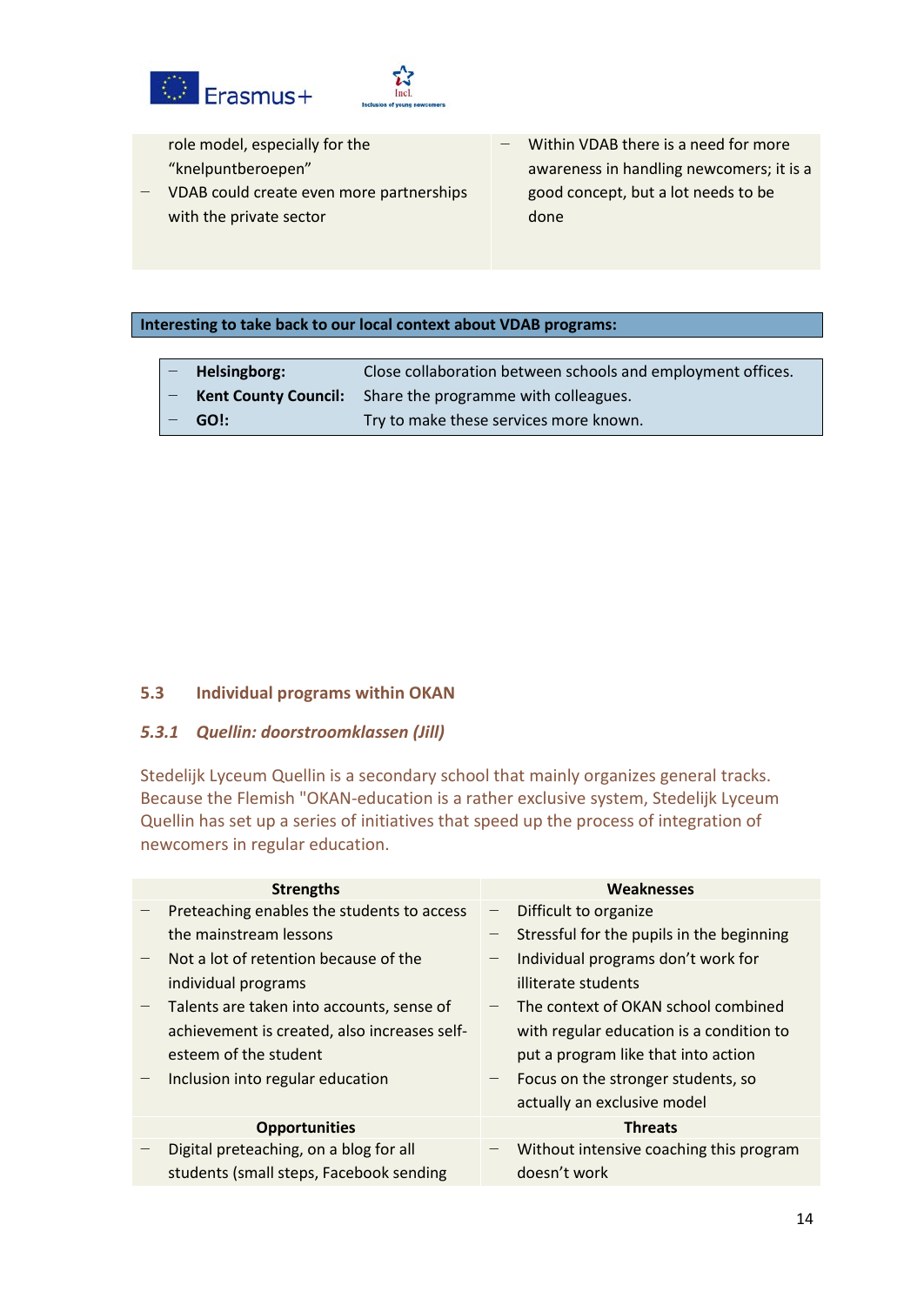



clips) − All regular teachers should have a growth mindset and believe in the use of these programs

− Only good for a certain part of the newcomers

#### **Interesting to take back to our local context about doorstroomklassen:**

- **Helsingborg:** the possibility to have university students who help out during reception education (IKAN)
- Kent County Council: explore all the different ways of preteaching available
- − **GO!:** preteaching concept, individualize student programmes even more, example shows that it is possible to have a more integrated way of

organising reception education

## *5.3.2 Spectrumschool: schakelklassen – transition classes (Bert Leunckens)*

Spectrum School has elaborated a totally different kind of transition program. It's scope is to help illiterate newcomers with a very low school background in linking to existing vocational tracks in partial education.

It's a program that takes small steps to integrate vulnerable newcomers into working contexts.

| <b>Strengths</b> |                                             | <b>Weaknesses</b>                                |  |  |
|------------------|---------------------------------------------|--------------------------------------------------|--|--|
|                  | Prevents youngsters from street life        | Stressful for teachers in L&W to take on         |  |  |
|                  | The work motivates youngsters because       | extra NAM-students                               |  |  |
|                  | they earn money                             | Time consuming for follow-up coaches             |  |  |
|                  | It brings structure into the life of pupils | Too individual and flexible trajectory $\bullet$ |  |  |
|                  | Salmon principle: going back to regular     | with a bigger group nearly impossible            |  |  |
|                  | education is a realistic possibility; the   | Very difficult to find employers because of      |  |  |
|                  | students are strengthened and more          | the fear of migrants                             |  |  |
|                  | confidence and self-esteem                  |                                                  |  |  |
|                  | Snooping around enables the students to     |                                                  |  |  |
|                  | get acquainted with different kinds of jobs |                                                  |  |  |
|                  | The process from school to work is very     |                                                  |  |  |
|                  | focused on the job market                   |                                                  |  |  |
|                  | <b>Opportunities</b>                        | <b>Threats</b>                                   |  |  |
|                  | Creating a stable and sustainable network   | a lot of responsibility and initiative of the    |  |  |
|                  | between schools and employers               | student                                          |  |  |
|                  | Coach employers in handling the young       | looking for new employers because                |  |  |
|                  | newcomers in order to make more             | students do not always take                      |  |  |
|                  | successes and actively participate in the   | responsibilities                                 |  |  |
|                  | learning curve of the newcomers             | one incident could spoil the relationship        |  |  |
|                  |                                             | with the employer                                |  |  |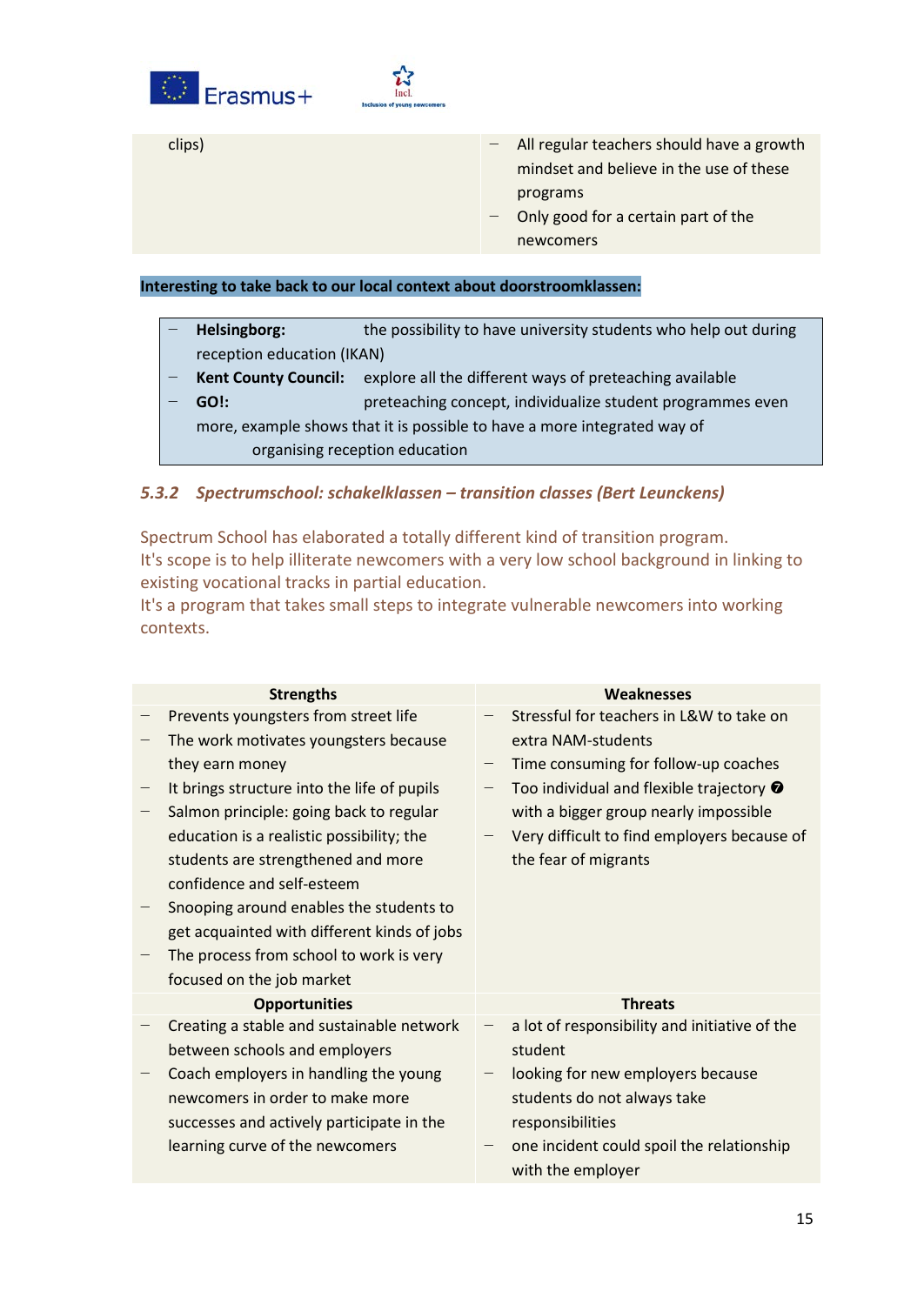



#### **Interesting to take back to our local context about schakelklassen:**

- **Kent County Council:** Share the programme with colleagues.
	- **GO!:** Try to implement the system. Keep investing in promoting in the system. Keep investing in promoting

flexible learning paths.

## <span id="page-15-0"></span>**6 General conclusions and recommendations**

During the Antwerp training week we have seen a holistic approach to guiding the young newcomers. Different schools showed a different aspect of guidance. That doesn't mean that these schools only offer the shown aspect of guidance. All schools strive to offer a holistic approach to the newcomer of which he or she profits a lot. To ensure this holistic approach, schools set up partnerships with specialized organisations. The main recommendation for Stedelijk Onderwijs Antwerpen is to keep on realizing this approach.

We recommend the Flemish Government of education to invest in more standardized ways of teaching newcomers. Creating a procedure for schools and teachers on how to teach newcomers could improve the quality of teaching. Newcomers should also have the opportunity to use their mother tongue as an important tool in their learning process. Changing the attitude towards mother tongue and multilingual education in order to reinforce learning Dutch and creating real multilingual students. The scientific research presented by Piet Van Avermaet backs up the previous recommendations. In regards to good coaching of newcomers it is essential to say that good coaching needs good assessment material. We recommend the Flemish educational board to invest in developing good, standardized assessing material.

We recommend all educational players in the Flemish school system to invest in real networking. National networks should work more closely together as an ongoing process on an organizational level. Regional networks should work more closely together on a content level. International networks should work more closely together on an inspirational level. We believe that networking is a sustainable way of co-creating knowledge and skills to work with newcomers. All educational players in Flanders could also work closely together on creating a good tracking system for newcomers. Another recommendation for all Flemish education networks is to work together in order to standardize and digitalize transition documents of newcomers. In all of Flanders' schools, the standardized model of care has been introduced. We recommend teachers and coaches to make sure that the mother tongue or the strongest language of the students is used as a tool throughout all the stages of the care model. The training group also thinks it's wise to invest in multidisciplinary teams to make sure this model works and to keep the main focus for teachers on teaching.

The three kinds of coaches mentioned in the SWOTS above could benefit from even more networking to share their knowledge, good practices and work in general. Peer observation is recommended as a good tool in the networking moments. Especially language coaches have the means to stress even more in relation to the teachers in regular education the importance of language learning strategies, of taalgericht vakonderwijs and learning content and language together. This will make regular education more inclusive. We also recommend Stedelijk Onderwijs Antwerpen to create a clear job description for the three kinds of coaches. We also recommend Stedelijk Onderwijs Antwerpen to invest in extra training from external organizations for the coaches so they are in a good position to spot the problems instead of handling them all. Study of Antwerp documents lead to following recommendation: involve